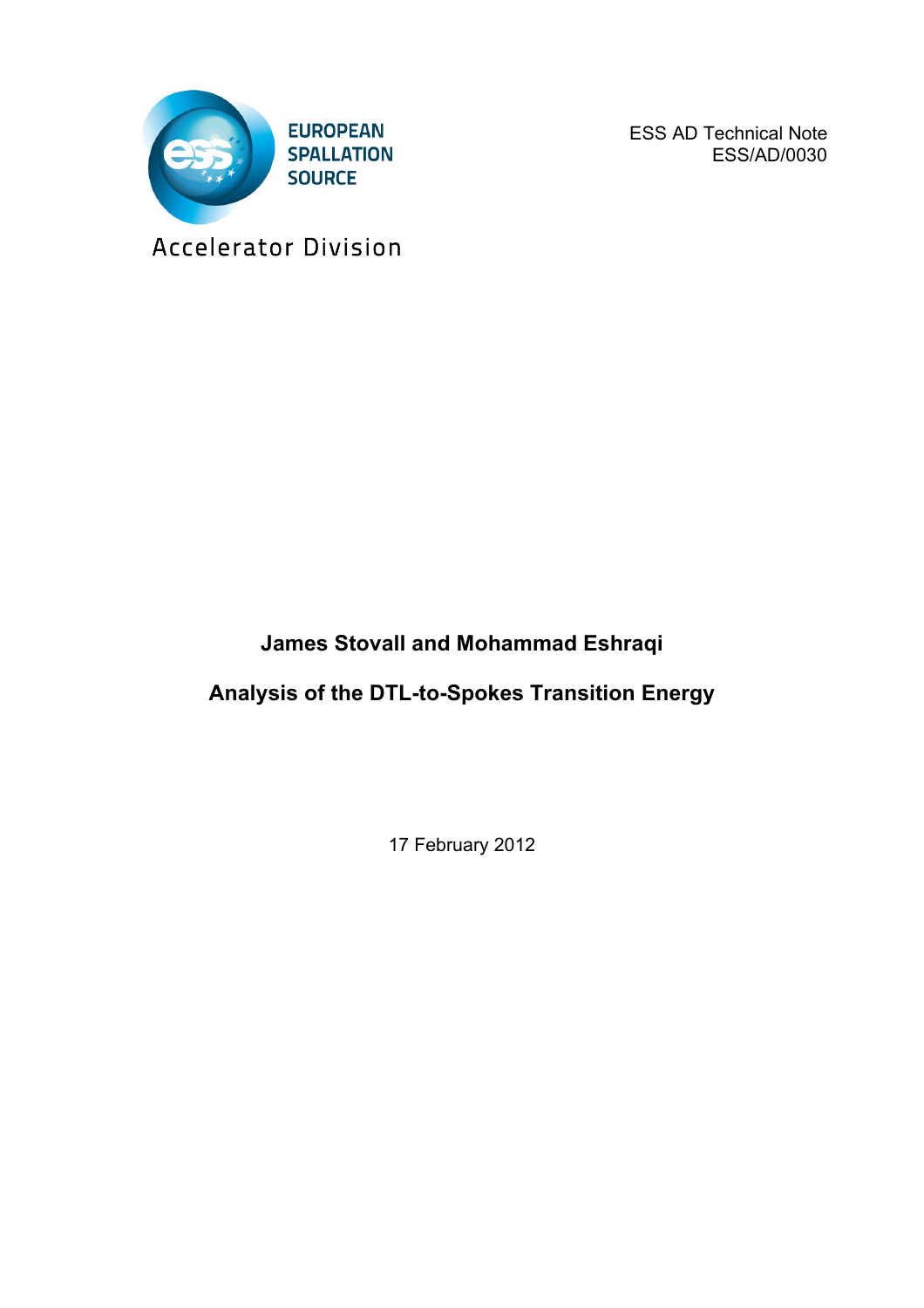

**ESS AD Technical Note** ESS/AD/0030

**Memo!to:! File 17 February!2012**

## **Accelerator Division**

| Memo to: | File                                            |
|----------|-------------------------------------------------|
| From:    | J. Stovall & M. Eshragi                         |
| Subject: | Analysis of the DTL-to-Spokes transition Energy |

**Introduction.** In our initial end-to-end beam dynamics simulations of the ESS DTL we see a significant emittance increase just following the transition from the Drift Tube Linac (DTL) to the Spoked Resonator Cavity section (Spokes) of the linac. We believe that this is the result of a discontinuity in relative longitudinal restoring forces in the two structures characterized by the realestate phase advance,  $k_{0l}$ . In the baseline design the transition energy occurs at 50 MeV following the third tank of the DTL. In this study we have investigated two options for reducing the discontinuity in  $k_{0l}$  and we have evaluated the potential cost and benefits of increasing the transition energy.

**Option 1.** The DTL has been designed to make full use of the rf power available from 3 klystrons to accelerate 75 mA of protons to a final energy of 50 MeV. We assume that the power available from each klystron is 2.8 MW. Reserving 30% for control overhead and waveguide losses leaves 2.15 MW to excite each cavity and accelerate the beam. Applying certain design philosophies and constraints we have arrived at a baseline DTL design having the following properties.

| Tank         | No of<br><b>Cells</b> | Length<br>(m) | <b>W</b> <sub>out</sub><br>(MeV) | <b>Power</b><br>(MW) |
|--------------|-----------------------|---------------|----------------------------------|----------------------|
|              | 66                    | 7.47          | 19.20                            | 2.13                 |
|              | 29                    | 5.75          | 34.88                            | 2.12                 |
|              | 24                    | 5.93          | 50.26                            | 2.15                 |
| <b>Total</b> | 120                   | 19.42         | 50.26                            | 6.40                 |

|  |  |  | Table 1. Baseline DTL properties |
|--|--|--|----------------------------------|
|--|--|--|----------------------------------|

By reducing  $E_0$ , the average axial accelerating field, we can lengthen the DTL and increase its final energy  $W_{out}$ . Doing so reduces  $k_{0l}$  at the end of the DTL reducing somewhat the discontinuity in restoring forces between the two structures.

Figure 1 shows in green the output energy,  $W_{\text{out}}$ , as a function of the cumulative length, L, for the Spoke section. In this study we have assumed 3 Spoke cavities per cryostat. In red we show the output energy of the 3-tank DTL as a function of increased length, L, of the DTL, relative to the baseline design, where we have reduced  $E_0$  while maintaining the 2.15 MW power constant in each tank. In blue we plot the number of additional drift tubes required against the right-hand ordinate.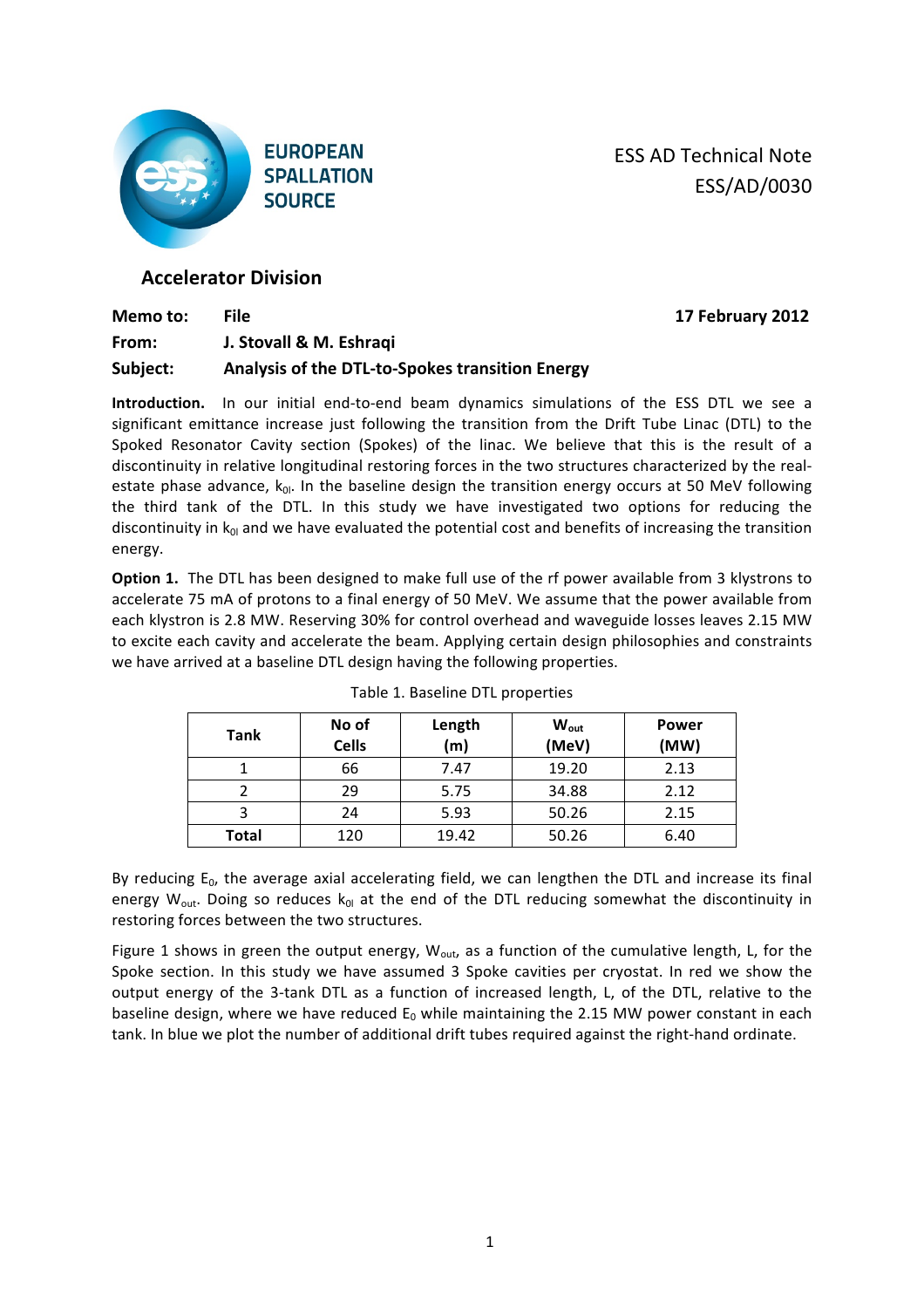

Figure 1. Energy options for a DTL designed to operate at reduced  $E_0$ 

To replace one 3-cavity Spoke cryomodule and inject the second at its design energy of 52.5 MeV, we would have to reduce  $E_0$  in the DTL from 3.3 to ~2.9 MV/m. We can see in this figure that this would increase the length of the DTL by  $~2.5~$  m but, by removing one cryostat, would reduce the overall length of the linac by 3 m. While saving one 3-cavity cryostat, the DTL would require 19 additional drift tubes. In this scheme we would eliminate three 400 kW rf transmitters.

To replace two Spoked cryomodules and inject the second module at its design energy of 56.4 MeV, we would have to further reduce  $E_0$  in the DTL to ~2.3 MV/m. In this case we would increase the length of the DTL by ~9 m. Removing 2 cryostats would reduce the overall length of the Spoked section by 11 m for a net savings of only 2 m. While saving two 3-cavity cryostats, the DTL would require ~47 additional drift tubes. In this scheme we would eliminate six 400 kW rf transmitters.

Figure 2 shows the longitudinal zero-current real-estate phase advance  $k_{0l}$ , in both the DTL and the first 4 focusing periods of the Spoke linac. In periods 2, 3 & 4 of the Spoke structure  $k_0$  is constrained to  $\leq$ 14°/m in the design process to assure that we don't approach a resonance that occurs at  $\sigma_{0}$ =90°/period. We see, in the baseline design, that there is a factor of 2 discontinuity in k<sub>0l</sub> between the two structures or 13°/m. By reducing  $E_0$  and extending the DTL to replace one spoked cryostat we can reduce the discontinuity in  $k_0$  to  $9^{\circ}/m$ , not a dramatic improvement. By replacing 2 cryomodules we can reduce the discontinuity to 5°/m, still not a dramatic improvement considering that the DTL would be considerably longer.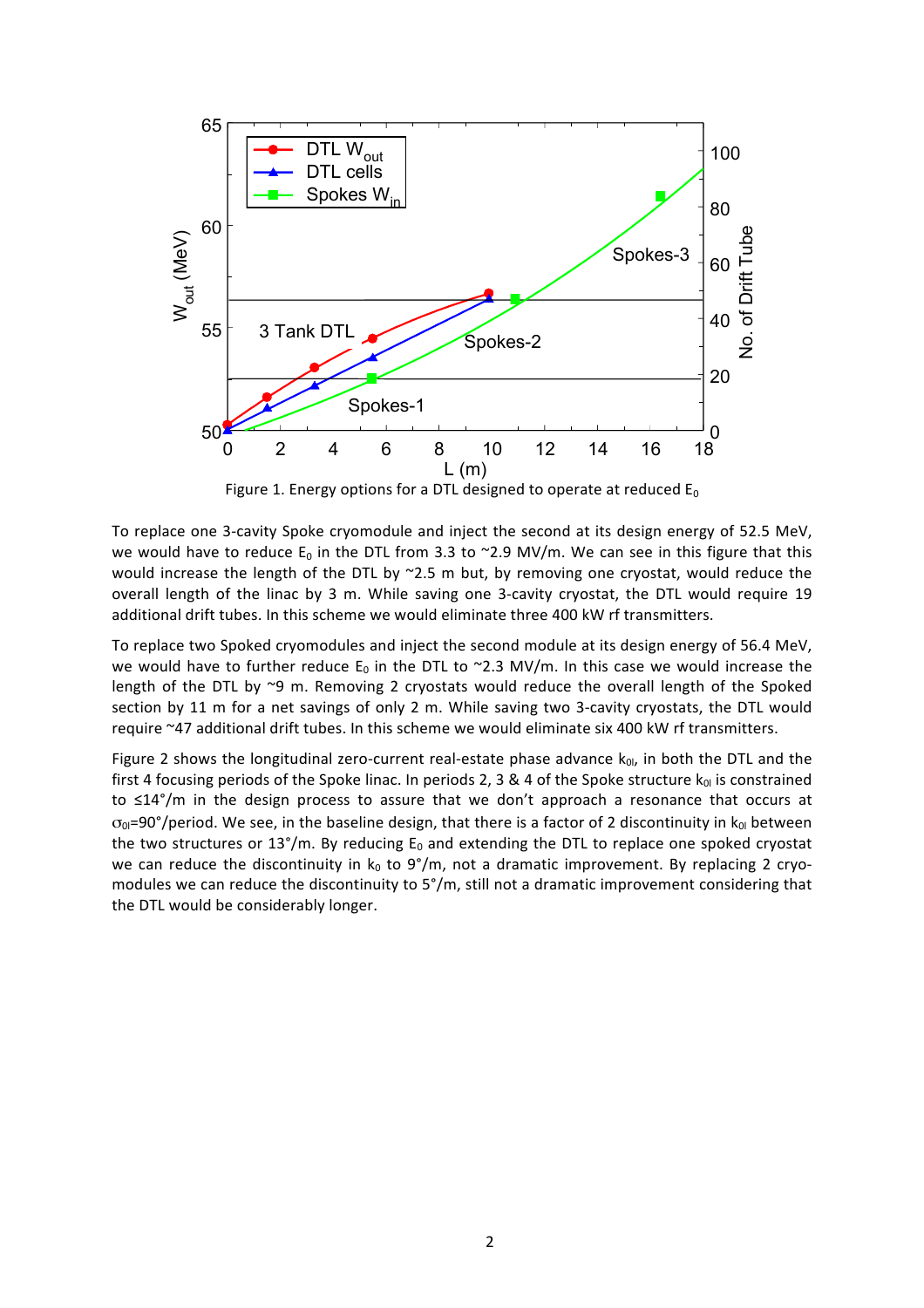

Option 2. Applying the same design philosophy as we used in the baseline design we can add tanks to the DTL to increase its energy while maintaining a high rate of acceleration. Table 2 shows the properties of the baseline DTL extended to 5 tanks having a final energy of almost 80 MeV.

| <b>Tank</b> | No of<br><b>Cells</b> | Length<br>(m) | $W_{\text{out}}$<br>(MeV) | <b>Power</b><br>(MW) |
|-------------|-----------------------|---------------|---------------------------|----------------------|
|             | 66                    | 7.47          | 19.20                     | 2.131                |
| 2           | 29                    | 5.75          | 34.88                     | 2.124                |
| 3           | 24                    | 5.93          | 50.26                     | 2.149                |
| 4           | 21                    | 5.98          | 64.99                     | 2.126                |
| 5           | 6.32<br>20            |               | 79.81                     | 2.206                |
| Total       | 160                   | 31.46         | 79.81                     | 10.74                |

Table 2. Properties of the baseline DTL extended to 5 tanks

Figure 3 shows in green the output energy W<sub>out</sub>, as a function of the cumulative length of the first 6 Spoked cryomodules (3 cavities/cryostat). In red we show the output energy of the  $4^{th}$  and  $5^{th}$  DTL tanks as a function of increased length of the DTL, relative to the baseline design.

In this scenario we see that by adding one DTL tank, having a final energy of 65 MeV, we can replace ~11 Spoked cavities and their associated transmitters, reducing the net length of the linac by ~15 m. Adding a second DTL tank would eliminate an additional 5 cavities and reduce the overall length by 3 additional meters.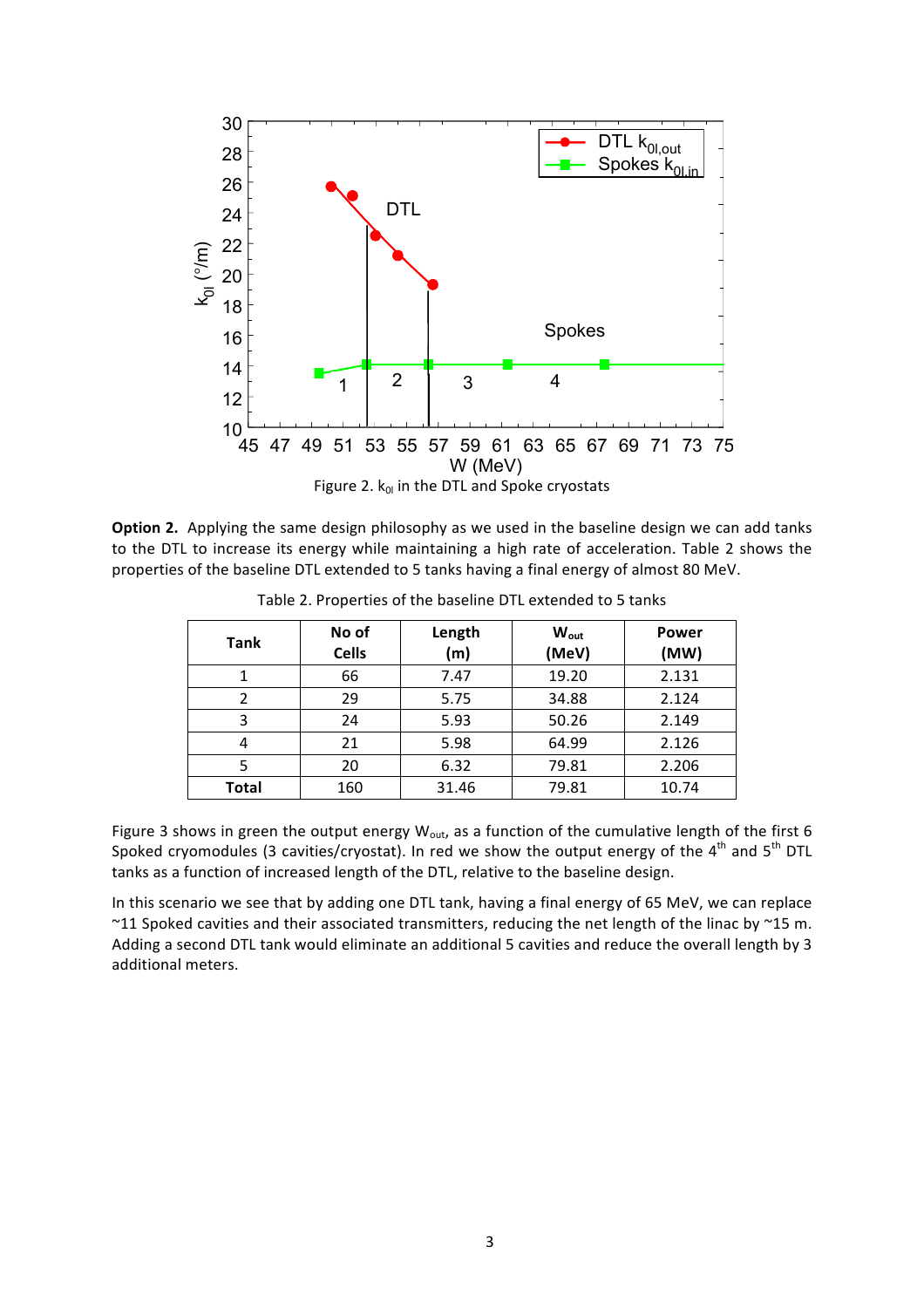

Figure 3. Energy options for a 5 tank DTL

The red curve in figure 4 shows  $k_{0l}$  at the exit of DTL tanks 3, 4 and 5. The green curve shows  $k_{0l}$  in the first 11 periods of the Spoke linac. By extending the baseline DTL by one tank, displacing almost 4 focusing periods of the Spoke structure we can reduce the discontinuity in  $k_0$  to 6°/m. By extending the DTL to 5 tanks, we would further reduce the discontinuity to  $\sim 3^{\circ}/m$ .



To calculate the power savings we assume that each DTL tank uses the entire 2.15 MW available and that it is 50% beam loaded. This means that  $P_{beam}=P_{cavity}=1.075$  MW/tank while operating with a peak beam current of 75 mA. We can then calculate the total average electrical power,

 $P_{DTL,ave}$ =N\*( $P_{beam}$  +  $P_{cavity}$ )\*0.04/0.44≈ 195 & 391 kW

Where N is the number of DTL tanks, the rf duty factor is 4% and the rf power supply is assumed to be 44% efficient.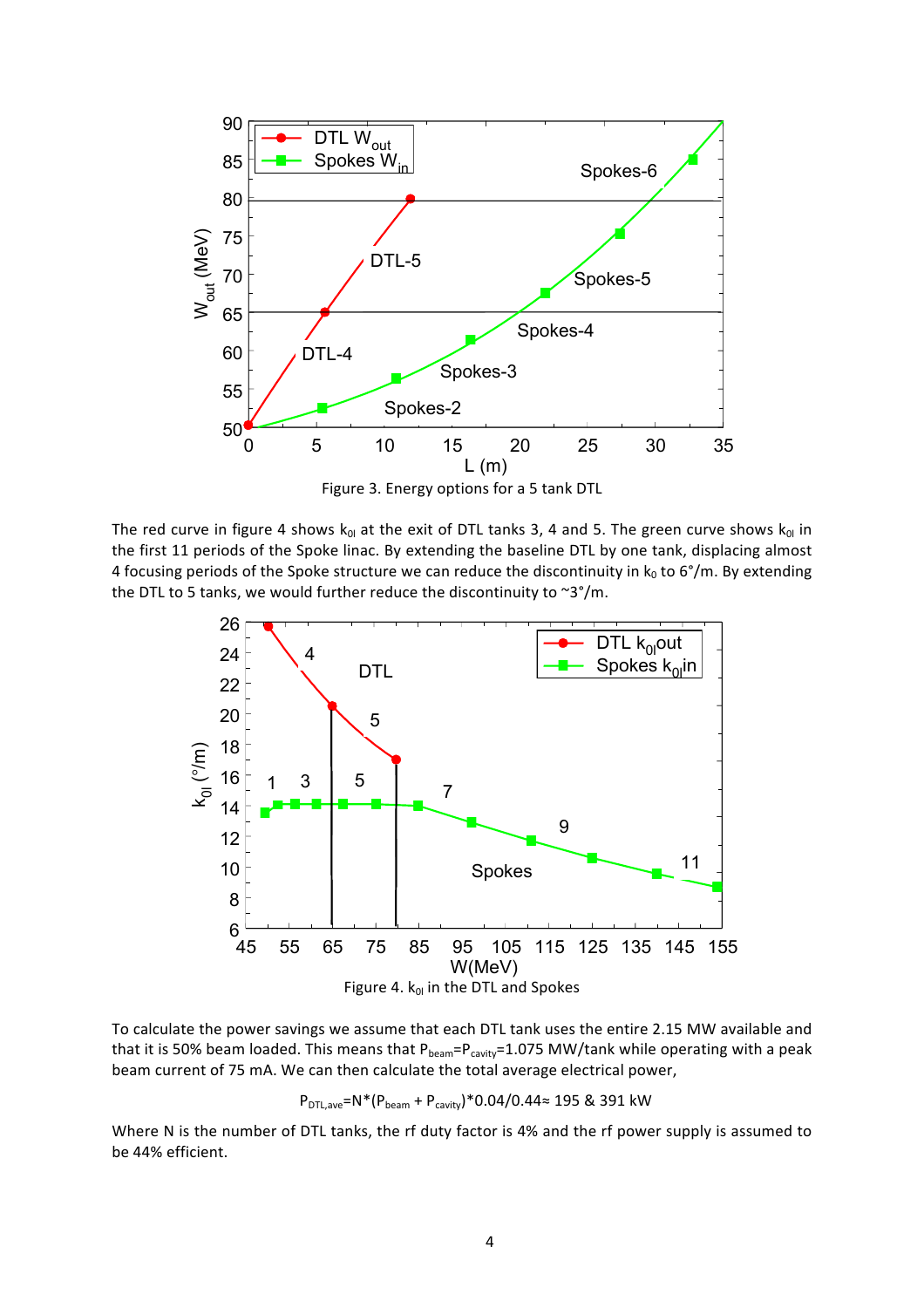Similarly we can calculate the power dissipated in the Spoke cryostats,

$$
P_{\text{spokes,ave}} = P_{\text{beam}} * 0.04/0.44 + M * P_{\text{cryostat}} = 107 \& 211 \text{ kW}
$$
,

In this case we have assumed 2-cavity cryostats that require 2 kW of cryo power each to cool and that the cavities themselves dissipate no rf power. M is the number of cryostats and, like the DTL, the rf duty factor is 4% and the rf power supplies are assumed to be 44% efficient.

The net extra power required for a 5 tank DTL accelerating beam to 80 MeV would only be ~180 kW. It is interesting to note that a DTL-to-Spokes transition energy of 80 MeV occurs where the real estate rate of energy gain is approximately equal in both structures. As a result it also corresponds to the shortest tunnel. Adding an additional DTL tank would not change the tunnel length.

**Summary.** We can summarize the options described above in the following table.

| Option         | <b>W</b> <sub>transition</sub><br>(MeV) | $\Delta {\sf k}_{\sf ol}$<br>701 | $\Delta L_{\text{total}}$<br>(m) | $\Delta$ no. of<br>drift tubes | $\Delta$ rf power<br>systems | $\Delta P_{\text{installed}}$<br>(MW) | $\Delta P_{operating}$<br>(kW) |
|----------------|-----------------------------------------|----------------------------------|----------------------------------|--------------------------------|------------------------------|---------------------------------------|--------------------------------|
| baseline       | 50.0                                    | 12.5                             |                                  | 0                              |                              |                                       |                                |
| 1a             | 52.5                                    | 9.0                              | -3                               | 19                             | -3                           | $-1.2$                                | $-190$                         |
| 1 <sub>b</sub> | 56.4                                    | 5.0                              | $-2$                             | 47                             | -6                           | $-2.4$                                | $-480$                         |
| 2a             | 65.0                                    | 6.5                              | $-15$                            | 21                             | $-10$                        | $-1.6$                                | $+88$                          |
| 2b             | 80.0                                    | 3.0                              | $-18$                            | 41                             | $-14$                        | $-0.8$                                | $+180$                         |

Table 3. Properties a linac having an increased transition energy between the DTL and Spokes

**Conclusion.** We conclude that simply lengthening the DTL by reducing  $E_0$  is not very attractive. However, replacing 16 spoke cavities (eight 2-cavity cryostats) with 2 DTL tanks appears to be very cost effective.

- the discontinuity in  $k_0$  is reduced to ~3°/m by replacing 16 Spoke cavities with 2 DTL tanks.
- The linac is shortened by  $18 \text{ m}$
- 16 rf transmitters are replaced with 2 klystrons.
- the operating power is increased by only  $\sim$  180 kW (average electrical)

By matching  $k_{0l}$  we expect to improve the overall beam quality and benefit from a current independent design. We are unaware of any calculations or analysis that support the 50 MeV transition energy of the base line design.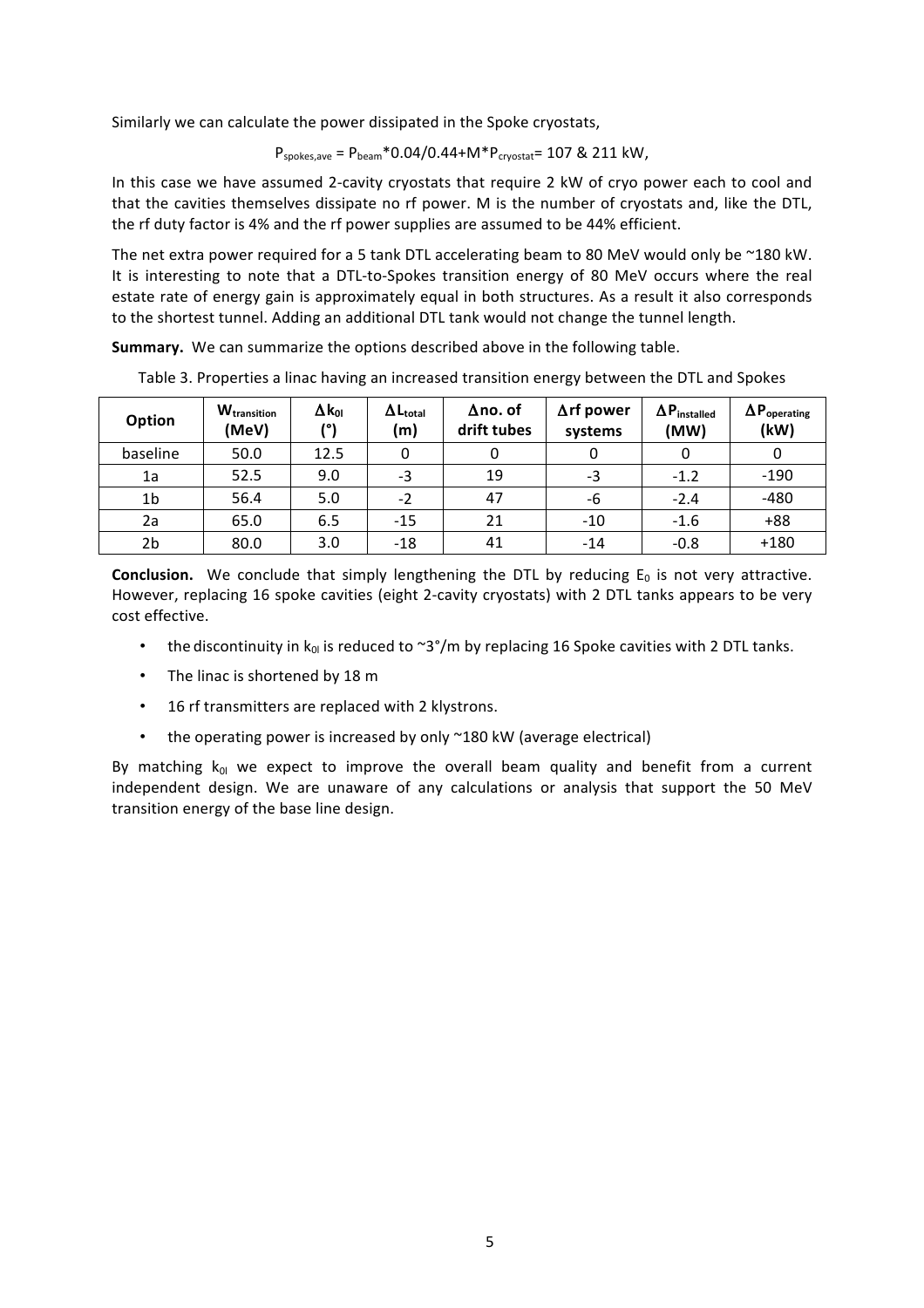## **Addendum**

**Option 3.** Another option, which was under study during the preparation of this note, is to reduce the number of spoked resonators per cryo-module, therefore increasing the averaging longitudinal restoring force in this structure. Assuming a constant maximum phase advance per period,  $\sigma_{0l}$  of 75°/period, a shorter cryo-module will result to a higher real estate phase advance of  $~18^{\circ}/m$  for a period length of ~4 meters. If the design of the DTL is fixed, then the phase advance in DTL will follow the red line in fig 5. The discontinuity in k0l at the transition would be  $~4$  deg/m at 65 MeV and less than 2 deg/m at 80 MeV.



Figure 5.  $k_{0l}$  in the DTL and 2 cavity spokes

However, it is worth mentioning that increasing the energy out of DTL requires further optimization of the design beta in spoke resonators. This will increase  $k_{0l}$  to ~18 deg/m.



Figure 6. Energy options for a 5 tank DTL